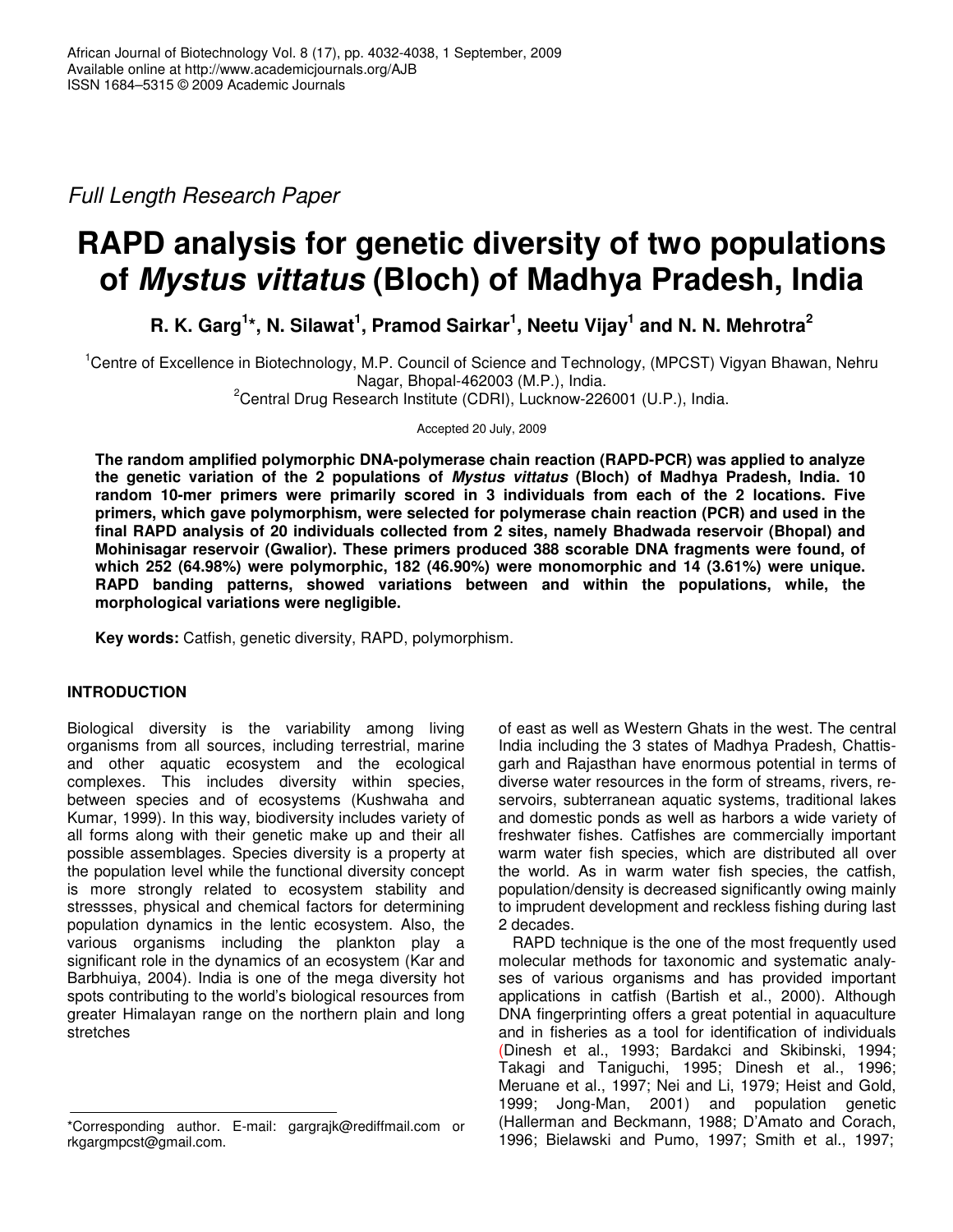## Mamuris et al., 1998).

Molecular markers are realistic and useful tools for the investigation and monitoring of genetic conditions both in native populations and in captive lots (Alam and Islam, 2005). RAPD (Random amplified polymorphic DNA) and microsatellite markers are among the molecular markers used to analyze genetic diversity of fish. Both of these markers may be analyzed by PCR (Polymerase chain reaction). The genetic diversity of catfishes of Madhya Pradesh is very much limited, so in the present study, this technique was applied to analyze the genetic relationship among *Mystus vittatus* populations. The objectives of this study are focused on morphometric identification and detection of RAPD pattern for determination of the genetic variation among *M. vittatus* populations.

## **MATERIALS AND METHODS**

#### **Fish sampling sites and morphometric measurements of fishes**

Geographically, populations of *M. vittatus* were caught from 2 freshwater bodies of Madhya Pradesh about 300 km away from each other, that is, Bhadwada reservoir at Bhopal and Mohinisagar reservoir at Gwalior in the month of December, 2008. A total of 20 fish specimens were collected from both the locations with the help of castnet and local fishermen for morphometric measurements and estimating genetic variations. All the fish specimens were kept in the iceboxes and brought to the MPCST laboratory at Bhopal for further study. For the morphometric measurements, total 15 parameters that is, total length, standard length, body weight, body width, body depth/height, body length, head length excluding snout, width of head, snout length, eye diameter, length of caudal peduncle, length of anal fin, length of pelvic fin, length of pectoral fin, height of caudal peduncle were taken. Fish specimens were mor-phologically identified with taxonomic keys (Shrivastava, 2000; Jayaram, 1999). The muscle, liver and brain tissues were isolated from freshly caught fishes and preserved at -20°C for further use.

#### **Genomic DNA extraction**

For the isolation of total genomic DNA, a short procedure was applied according to a modified protocol than reported (Wu et al., 1995). Tissues (200 - 500 mg) were placed in a 1.5 ml microcentrifuge tube (Eppendorf, A.G., Humberg, Germany) and homogenized by using Eppendorf micro-pestle. In the homogenized tissue, 0.5 ml of lysis buffer (4 mM Nacl, 0.5 mM EDTA, 0.1% SDS and 0.02 NP 40) and 0.01% proteinase K were added, mixed gently and incubated at 55°C on dry bath (Genei, model-SLM-DB-120) for 45 - 60 min for complete lysis of cells. After incubation, chloroform (250 µl) and phenol (250 µl) were added, mixed gently and centrifuged at 10,000 rpm at room temperature (High speed brushless centrifuge, MPW-350R, Poland) for 5 min. The supernatant was then transferred to a new micro-centrifuge tube and half volume of 7.5 M ammonium acetate and 2 volume of 100 % chilled ethanol was added, mixed well and centrifuged at 10,000 rpm for 5 min at room temperature. 1 ml of 70 % ethanol was added to the tube for washing. Again, centrifuged sample for 10 min at 10,000 rpm at 4°C. The DNA pellet was then washed with 70% ethanol, dried and dissolved in a Tris-EDTA buffer (10 mM Tris HCl, 1 mM EDTA, pH 7.6). UV-VIS spectrophotometer (Nano-Drop ND-1000, USA) was used to check quality as well as quantity of isolated DNA. The concentration of extracted DNA was adjusted to 50 ng/µl for PCR amplification.

#### **PCR primers**

In this work, 10 commercially available RAPD primers (10 to 20 base long) make Bangalore Genei, India were used to initiate PCR amplifications. Primers were randomly selected on the basis of GC content and annealing temperature for RAPD-PCR amplifications. After initial screening with all 10 primers, only 5 were used in final study. They are RAn-3, RAn-4, RAn-5, RAn-6 and RAn-8 with accession numbers AM765834, AM 750059, AM 7500 52, AM765829 and AM 765833, respectively.

#### **PCR amplification**

The reaction mixture (30  $\mu$ I) for PCR was composed of 3  $\mu$ I of 10 X Taq polymerase buffer, 1.2 µl of 10 mM dNTP, 1.2 µl of RAPD primer, 0.6 µl Taq DNA polymerase (3 U/µl), 23.4 µl sterile distilled water and 0.6 µl template DNA. A negative control, without template DNA was also included in each round of reactions. After preheating for 5 min at 94°C, PCR was run for 45 cycles. It consisted of a 94°C denaturation step (0.45 min), 37°C annealing step (1 min) and 72°C elongation step (1.5 min) in a thermal cycler (Corbet Research, Australia). At the end of the run, a final extension period was appended (72°C, 7 min) and then stored at 4°C until the PCR products were analyzed.

#### **Agarose gel electrophoresis**

The amplified DNA fragments were separated on 1.2% agarose gel and stained with ethidium bromide. A low range DNA marker was run with each gel (100, 200, 300, 600, 1000, 1500, 2000, 2500 and 3000 bp DNA ladder from Bangalore Genei, Bangalore, India). The amplified pattern was visualized on an UV transilluminator and photographed by gel documentation system (Alpha-Innotech, USA).

#### **Statistical analysis**

The RAPD fragments were scored for the presence and absence of fragments on the gel photographs and RAPD fragments were compared among the *M. vittatus* populations. RAPD banding patterns were recorded on spreadsheets, which were used to determine gene diversity, gene flow, number of polymorphic loci and genetic distance through a construct by an un-weighted pair group method of arithmetic mean of UPGMA (Nei, 1978). The similarity index (SI) values between the RAPD profiles of any 2 individuals on the same gel were calculated using following formula:

Similarity Index (SI) =  $2 N_{AB}/ (N_A + N_B)$ 

Where,  $N_{AB}$  is the total number of RAPD bands shared by individuals A and B and  $N_A$  are the number of bands scored for each individual, respectively (Lynch, 1990).

# **RESULTS**

In the present study 15 classical morphometric characteristics were studied in the 2 populations of *M. vittatus* (Table 1). The morphometric characteristics did not vary much among the populations from Bhadwada reservoir (Bhopal) and Mohinisagar reservoir (Gwalior). However, all values of morphometric characteristics of fishes of Mohinisagar reservoir, Gwalior were found higher than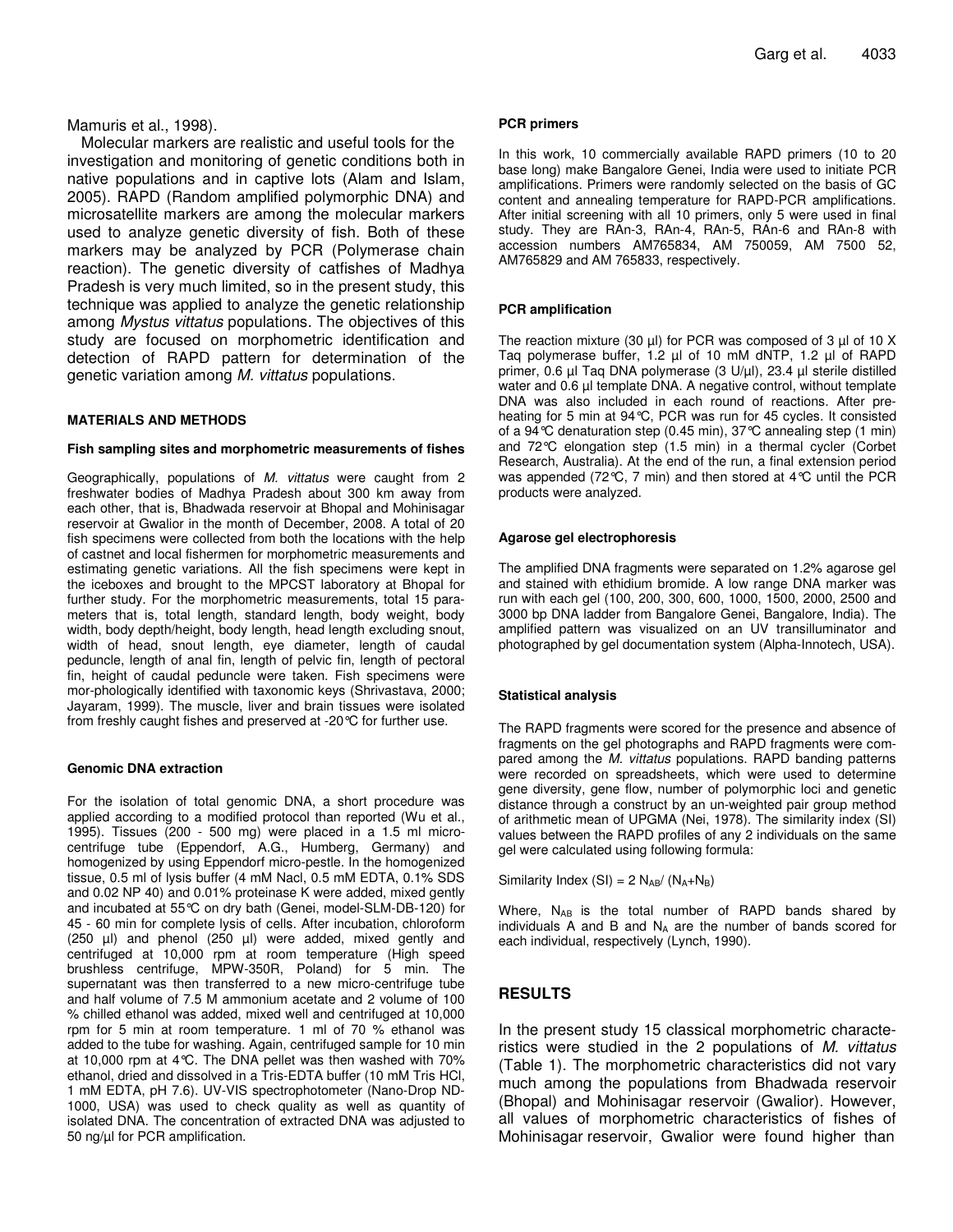| S/N | <b>Measurements</b>         | Bhopal ( $n = 10$ ) |                |                   | Gwalior ( $n = 10$ ) |                |                    |  |
|-----|-----------------------------|---------------------|----------------|-------------------|----------------------|----------------|--------------------|--|
|     |                             | <b>Minimum</b>      | <b>Maximum</b> | Mean $±$ SD       | <b>Minimum</b>       | <b>Maximum</b> | Mean $±$ SD        |  |
| 1.  | Total length                | 15.30               | 18.80          | $16.59 \pm 1.064$ | 13                   | 21             | $18.11 \pm 1.999$  |  |
| 2.  | Standard length             | 12.10               | 14.50          | $13 \pm 0.874$    | 11.5                 | 17             | $14.92 \pm 1.477$  |  |
| 3.  | Body weight, gm             | 28.02               | 49.39          | $37.46 \pm 7.350$ | 17.85                | 75.1           | $55.74 \pm 16.629$ |  |
| 4.  | Body width                  | 2.00                | 2.80           | $2.42 \pm 0.214$  | 2                    | 3.5            | $2.77 \pm 0.441$   |  |
| 5.  | Body depth/height           | 2.80                | 3.80           | $3.38 \pm 0.345$  | 2.3                  | 5              | $3.88 \pm 0.715$   |  |
| 6.  | Head length                 | 2.50                | 3.00           | $2.81 \pm 0.191$  | 2.5                  | 3.6            | $3.15 \pm 0.287$   |  |
| 7.  | Head length excluding snout | 1.60                | 2.20           | $1.88 \pm 0.154$  | 1.6                  | 2.4            | $2.05 \pm 0.227$   |  |
| 8.  | Width of head               | 1.90                | 2.50           | $2.16 \pm 0.206$  | 1.5                  | 3              | $2.47 \pm 0.392$   |  |
| 9.  | Snout length                | 0.90                | 1.40           | $1.11 \pm 0.137$  | 0.9                  | 1.3            | $1.10 \pm 0.128$   |  |
| 10. | Eye diameter                | 0.60                | 0.90           | $0.72 \pm 0.078$  | 0.6                  | 0.9            | $0.77 \pm 0.099$   |  |
| 11. | Length of caudal Peduncle   | 2.00                | 2.80           | $2.53 \pm 0.330$  | 1.9                  | 2.8            | $2.40 \pm 0.259$   |  |
| 12. | Length of anal fin          | 1.50                | 2.40           | $2 \pm 0.298$     | 1.5                  | 2.6            | $2.12 \pm 0.295$   |  |
| 13. | Length of pelvic fin        | 2.00                | 2.40           | $2.19 \pm 0.159$  | 1.8                  | 2.8            | $2.36 \pm 0.280$   |  |
| 14. | Length of pectoral fin      | 1.80                | 2.50           | $2.15 \pm 0.271$  | 2                    | 2.8            | $2.30 \pm 0.270$   |  |
| 15. | Height of caudal peduncle   | 1.10                | 1.90           | $1.34 \pm 0.302$  |                      | 2.5            | $2.01 \pm 0.320$   |  |

| Table 1. Range of variation, mean and standard deviation of morphometric measurements of M. vittatus. |  |
|-------------------------------------------------------------------------------------------------------|--|
|-------------------------------------------------------------------------------------------------------|--|

Note: All values in cm otherwise stated.

**Table 2.** Pattern of polymorphism and uniqueness (primer wise) in 10 individuals of *M. vittatus.*

| S/N | Polymorphism                   | <b>Bhopal</b> |       |       |       |       |
|-----|--------------------------------|---------------|-------|-------|-------|-------|
|     |                                | RAn-3         | RAn-4 | RAn-5 | RAn-6 | RAn-8 |
| Ι.  | Total No. of bands             | 30            | 68    | 41    | 51    | 58    |
| 2.  | Total No. of polymorphic bands | 18            | 47    | 12    | 31    | 58    |
| 3.  | Total No. of monomorphic bands | 12            | 20    | 27    | 18    | 24    |
| 4.  | Total No. of unique bands      | 0             |       | 2     | 2     | 2     |
| 5.  | Polymorphism, %                | 60            | 69    | 29.2  | 60.78 | 55.17 |
| 6.  | Monomorphism, %                | 40            | 29    | 65.85 | 35.29 | 41.37 |
| 7.  | Uniqueness, %                  | 0             | 1.47  | 4.87  | 3.92  | 3.44  |

the fishes of Bhadwada reservoir, Bhopal except snout length.

DNA from all the 20 samples was extracted using phenol: chloroform: isoamyl method. 10 primers of Bangalore Genei, India (RAn-1 to RAn-10) were employed to initially perform the amplification reaction on the DNA isolated from 3 fishes. Out of these, 5 primers (RAn-3, RAn-4, RAn-5, RAn-6 and RAn-8) generated higher number of bands (Table 2). The RAPD profile of bands obtained in the 2 populations with primer RAn-04, RAn-6 and RAn-8 are shown in the Figures 1 to 3 as representative photographs. These 5 primers generated a total of 388 bands in all the 20 individuals out of which 64.98 % were polymorphic (Table 3 and 4 and Figures 1- 3). The UPGMA dendrogram was prepared based on genetic distance indicating the segregation of the *M. vittatus* populations collected from the 2 sites of Madhya Pradesh. The unweighted dendrogram divided all the individuals (except one individual of Bhopal, code no. B-09) in 2 clusters as samples collected from 2 locations



**Figure 1.** Random amplified polymorphic DNA fragment patterns generated using RAn-6. 1-10 are samples from Bhadwada reservoir Bhopal. M is the molecular marker (bp) of low range DNA ladder.

(Figure 4). The intra-specific genetic similarity between fishes of Gwalior was higher than the fishes of Bhopal.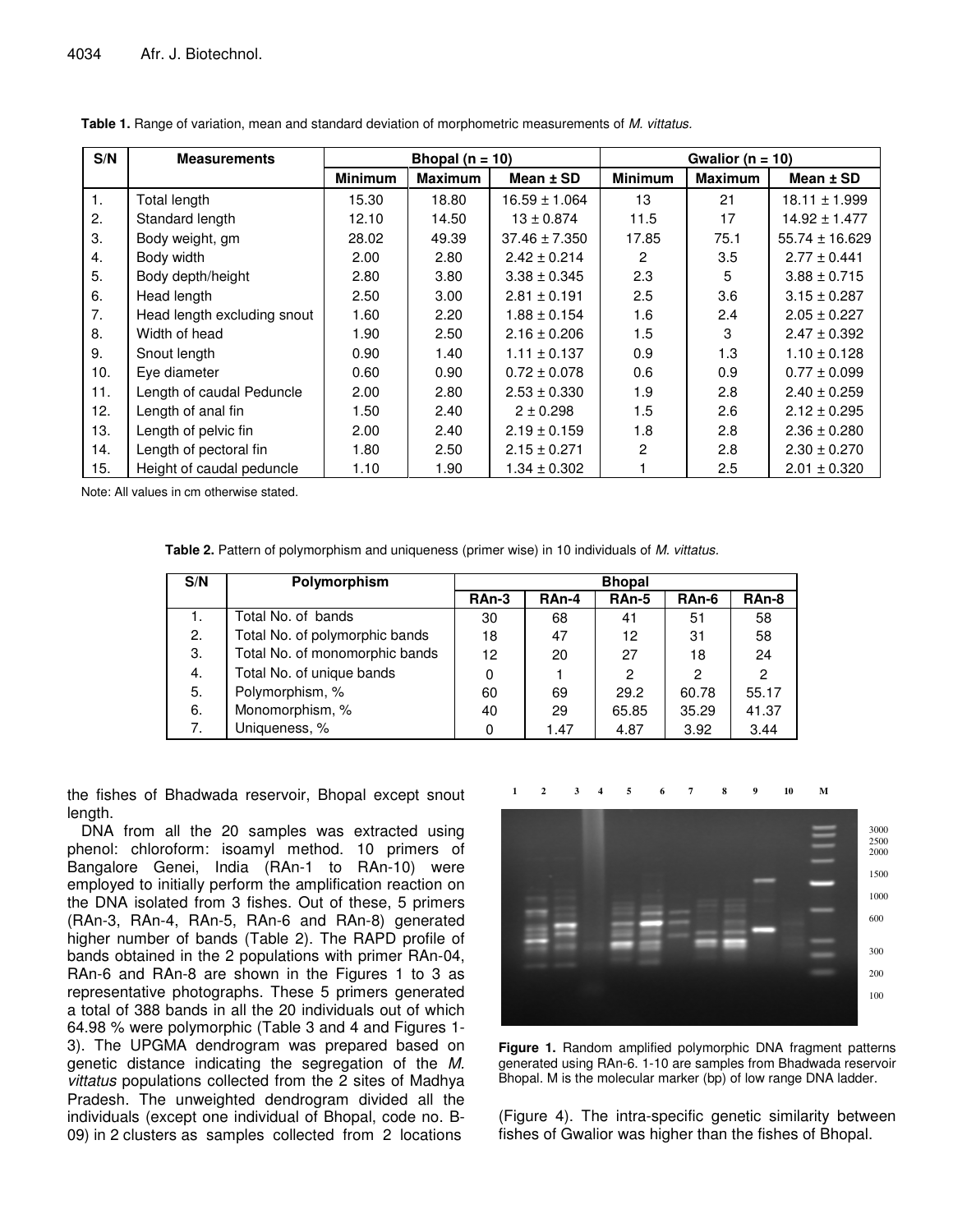

**Figure 2.** Random amplified polymorphic DNA fragment patterns generated using RAn-4. 1-10 are samples from Bhadwada reservoir, Bhopal. M is the molecular marker (bp) of low range DNA ladder.



**Figure 3.** Random amplified polymorphic DNA fragment patterns generated using RAn-8. Lanes 1 - 20 = individuals of Mohinisagar reservoir (Gwalior), M = molecular marker (bp) of low range DNA ladder.

| S/N | Polymorphism                   | <b>Gwalior</b> |       |       |       |       |
|-----|--------------------------------|----------------|-------|-------|-------|-------|
|     |                                | RAn-3          | RAn-4 | RAn-5 | RAn-6 | RAn-8 |
| -1. | Total No. of bands             | 17             | 29    | 20    | 15    | 59    |
| 2.  | Total No. of polymorphic bands | 10             | 19    | 18    | 13    | 52    |
| 3.  | Total No. of monomorphic bands | 6              | 8     | 2     |       | 4     |
| 4.  | Total No. of unique bands      |                | 2     | 0     |       | 3     |
| 5.  | Polymorphism, %                | 58.8           | 65.5  | 90    | 86.66 | 88.13 |
| 6.  | Monomorphism, %                | 35.2           | 27.5  | 10    | 6.66  | 6.17  |
| 7.  | Uniqueness, %                  | 5.88           | 6.89  | 0     | 6.66  | 5.08  |

**Table 3.** Pattern of polymorphism and uniqueness (primer wise) in 10 individuals of *M. vittatus.*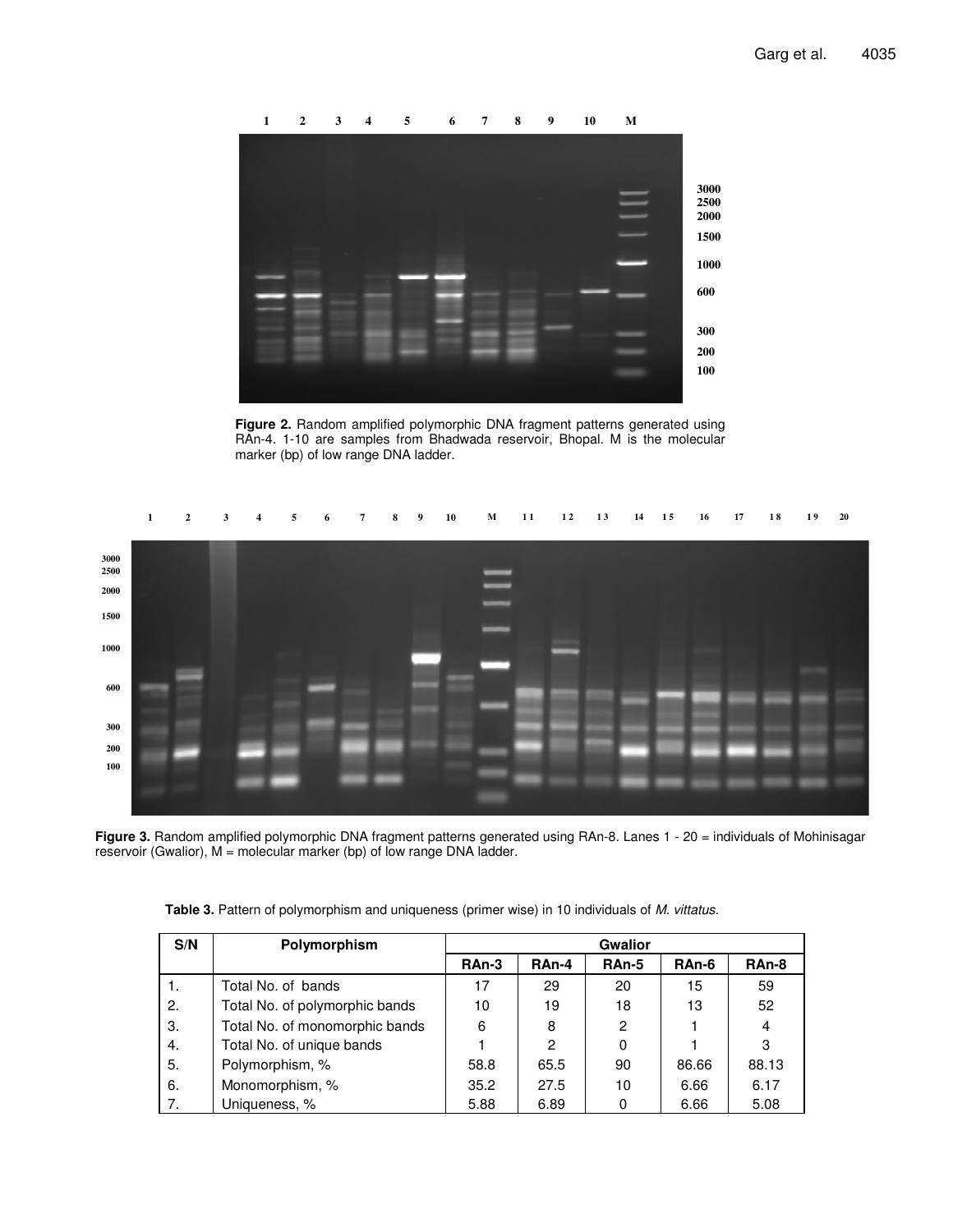| S/N | Pattern of polymorphism       | <b>Bhopal</b> | <b>Gwalior</b> | <b>Total Number</b><br>of bands |
|-----|-------------------------------|---------------|----------------|---------------------------------|
|     | Total no of bands             | 248           | 140            | 388                             |
| 2.  | Total no of polymorphic bands | 140           | 112            | 252                             |
| 3.  | Total no of monomorphic bands | 161           | 21             | 182                             |
| 4.  | Total no of unique bands      |               |                | 14                              |
| 5.  | Polymorphism, %               | 56.45         | 80             | 64.98                           |
| 6.  | Monomorphism, %               | 64.91         | 15             | 46.9                            |
| 7.  | Uniqueness, %                 | 2.82          | 5              | 3.61                            |

**Table 4.** Pattern of polymorphism and uniqueness (4 primers) between 20 individuals of *M. vittatus* collected from Bhopal and Gwalior.



**Figure 4.** Phylogenetic tree constructed by similarity coefficient (Jaccard's).

# **DISCUSSION**

In capture fishery, excessive exploitation, combined with poor fishery management results in the depletion of the fishery stocks. Such depletions can result in the loss of total gene pool (Nelson and Soule, 1987; Smith et al., 1991). In the present study, most of the morphometric characteristics of fishes were similar and often overlapped with population (Table 1). These morphometric data are not enough to support the established genetic structure of the population that often leads to taxonomic uncertainty (Daniel, 1997; Ponniah and Gopalakrishnan, 2000). Allozymes and mophometric analyses were used to discriminate Hilsa populations which were collected from 9 different sites within Bangladesh (Salini et al., 2004). They had observed significant differences in allele frequencies and morphological variations in Hilsa, which may be due to the local environment.

RAPD markers have been found to have a wide range of applications in gene mapping, population genetics, molecular evolutionary genetics and plant and animal breeding (Bardakci and Skibinski, 1994; Ertas and Seker, 2005). The RAPD technique consists of amplification by PCR of random segments of genomic DNA using a single-short primer of arbitrary sequence. There is no requirement of prior knowledge of the sequence of DNA. Its cost effectiveness provides an advantage in population genetic studies. RAPD technique has been applied to the study of phylogentic relationship in tilapia and cichlid species (Bardakci and Skibinski, 1994). The presence of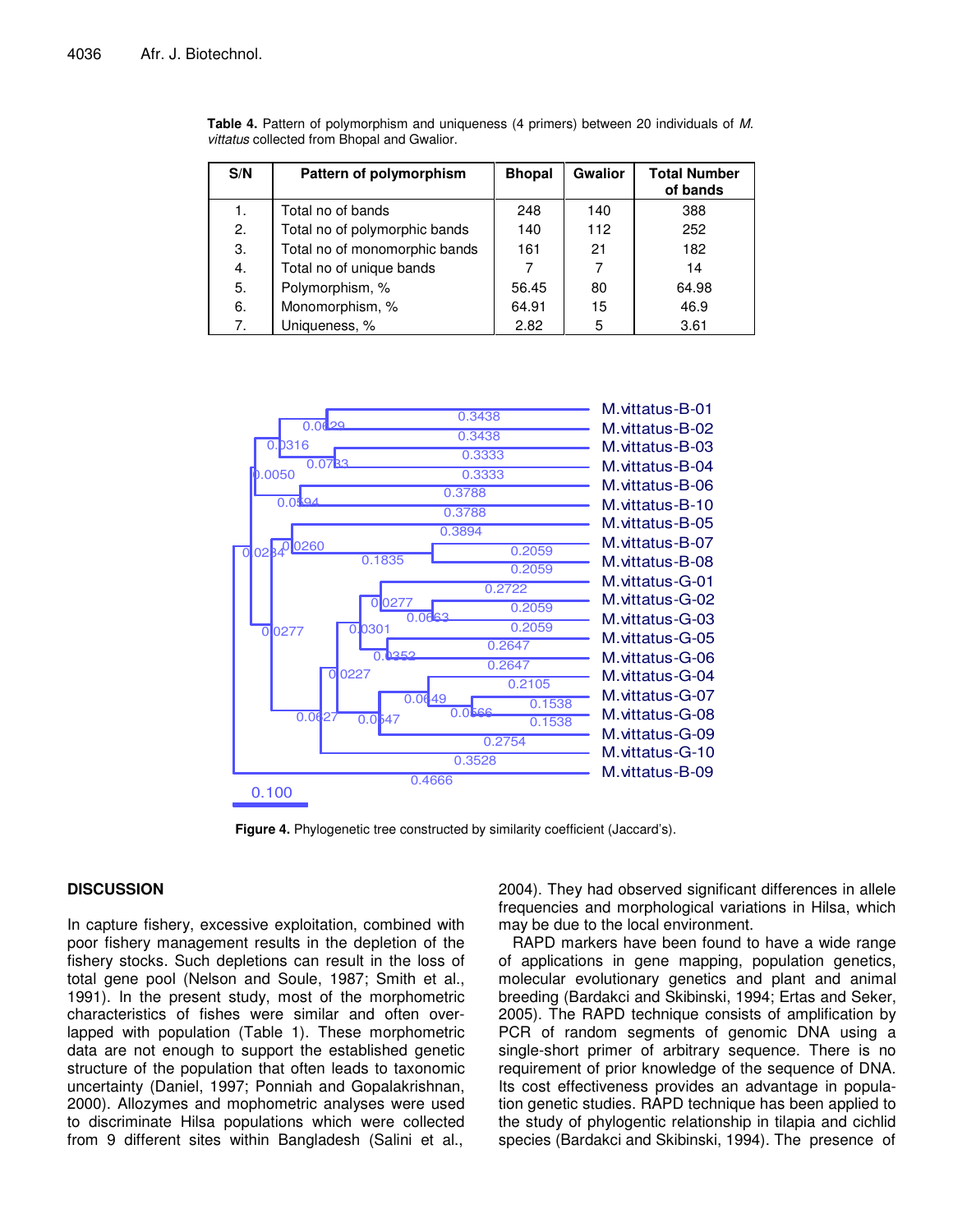variability among populations as well as individuals within a population is essential for their ability to survive and successfully respond to environmental changes (Ryman et al., 1995).

Intra-population genetic variation in tilapia was studied using different RAPD primers (Bardakci and Skibinski, 1994). This technique is more sensitive than the mt-DNA analysis, which failed to reveal variations within the tilapia populations (Capili, 1990; Seyoum and Kornfield, 1992). Genetic variation was studied between 4 different populations of Hilsa Shad from Ganga, Yamuna, Hoogly and Narmada rivers of India using RAPD technique (Brahmane et al., 2006). Thus, RAPD has been used in population studies in fisheries and can be used efficiently for variation analysis of populations with differential degrees of geographic isolation.

The catfishes are commercially important fishery species in central India. The genetic stock of *M. vittatus* has not been studied in the reservoirs of Madhya Pradesh. In the present investigation, RAPD analysis has been used to discriminate between the 2 different populations of *M. vittatus* of Madhya Pradesh. RAPD fragments observed in the 20 individuals, showed a reasonable degree of genetic diversity within and between the populations. The percentages of polymorphism, monomorphism and uniqueness were 64.98, 46.90 and 3.61, respectively in all the bands obtained from the 5 primers. The population specific bands could not be discerned from the fragment patterns generated.

The populations of *M. vittatus* from Mohinisagar reservoir Gwalior in one cluster while rests of the individuals of Bhadwada reservoir, Bhopal were in another cluster except an individual (*M. vittatus*-B-09). This observation clearly indicated that, both the populations of *M. vittatus* have separate gene pool. The intra-specific genetic similarity between individuals of Mohinisagar reservoir was higher than the individuals of Bhadwada which may be due to geological variations or changes in aquatic environments. All values of morphometric parameters of individuals of Mohinisagar reservoir were higher than the fishes of Bhadwada reservoir. These morphometric observations also indicated that, the aquatic environment of Mohinisagar reservoir may be more favorable than the Bhadwada reservoir of Bhopal.

# **Conclusion**

Once the population structure is known, scientific management for optimal harvest and conservation of the catfish fishery resource can be undertaken. This method of DNA fingerprinting is important since it is relatively easy to obtain valuable data. It allows for a more introspective interpretation of diversity within a population. Therefore, the present study may serve as a reference point for future examinations of genetic variations within the populations of fishes which are commercially important but also play a significant role in food chain in lentic as well as lotic habitats.

## **ACKNOWLEDGMENTS**

Financial support from the government of Madhya Pradesh is highly appreciated. The authors wish to thank Prof. Pramod K. Verma, Director General and Dr. Rajesh Sharma, Resource Scientist and Incharge CEBT, MPCST for their help and encouragement during the work. The authors also wish to thank Ms. Pooja Mansuria, M.Sc. student from Government Science College, Hoshangabad (M.P.), for her help during this work.

## **REFERENCES**

- Alam MS, Islam MS (2005). Population genetic structure of *Catla catla* (Hamilton) revealed by microsatellite DNA markers. Aqualt. 246: 151- 160
- Bardakci F, Skibinski DOF (1994). Application of the RAPD technique in tilapia fish: species and sub-species identification. Heredity, 73: 117- 123.
- Bartish IV, Gorkava LP, Rumpunen K, Nybom H (2000). Phylogenetic relationship and differentiation among and within populations of Chaenomeles Lindl. (Rosaceae) estimated with RAPD's and isozymes. Theor. Appl. Genet. 101: 554-563.
- Bielawski JP, Pumo DE (1997). Randomly Amplified Polymorphic DNA (RAPD) Analysis of Atlantic coast Striped bass. Heredity, 78: 32-40.
- Brahmane MP, Das MK, Singh MR, Sugunan VV, Mukharnmjee A, Singh SN, Prakash S, Maurye P, Hajra A (2006). Use of RAPD fingerprinting for the delineating populations of Hilsa shad *Tenualosa ilisha* (Hamilton, 1822). Genet. Mol. Res. 5: 643-652.
- Capili JB (1990). Isozyme and mitochondrial DNA restriction endonuclease analysis of three strains of *O. nilitocus.* Dissertation, University of Wales.
- D'Amato ME, Corach D (1996). Genetic diversity of populations of the freshwater shrimp *Macrobrachium bordello* (Caridae: Palaemonidae). J. Crust. Biol. 16: 650-655.
- Daniel RJ (1997). Taxonomic uncertainties and conservation of the Western Ghats. Curr. Sci. 73: 169-170.
- Dinesh KR, Chan WK, Lim TM, Phang VPE (1993). RAPD markers in fishes: An evolution of resolution and reproducibility. Zool. Sci. 10: 849-854.
- Dinesh KR, Phang VPE, Lim TM (1996). PCR based DNA fingerprinting using arbitrary primers in few cultivable fish. BIOTROP. Spec. Publ. 52: 11-18.
- Ertas HB, Seker S (2005). Isolation of *Listeria monocytogenes* from Fish Intestines and RAPD Analysis. Turk J. Anim. Sci. 29: 1007- 1011.
- Hallerman EM, Beckmann (1988). DNA level polymorphism as tool in fishes science. Can. J. Fish. Aqua. Sci. 45: 1075-1087.
- Heist EJ, Gold JR (1999). Genetic identification of sharks in the U.S. Atlantic large coastal shark fisheries. Fish. Bull. 97: 53-61.
- Jayaram KC (1999). The Freshwater Fishes of the Indian Region. Narendra Publishing House, Delhi, p. 551.
- Jong-Man Y (2001). Genetic similarity and difference between common carp and Israeli carp (*Cyprinus carpio*) based on Random Amplified Polymorphic DNA analyses. Kor. J. Biol. Sci. 5: 333-339.
- Kar D, Barbhuiya MH (2004). Abundance and diversity of zooplankton in Chatla Haor, a floodplain wetland in Cachar district of Assam. Environ. Ecol. 22: 247-248
- Kuswaha RBS, Kumar V (1999). Status of fauna in protected area of Madhya Pradesh. Cheetal, 38: 21-35.
- Lynch M (1990). The similarity index and DAN fingerprinting. Mol. Biol. Evol. 7: 478-484.
- Mamuris Z, Apostolitis AP, Theodorou AJ, Triantaphyllidis C (1998). Application of random amplified polymorphic DNA (RAPD) markers to evaluate intraspecific genetic variation in red mullet (*Mullus barbatus*). Mar. Biol. 132: 171-178.
- Meruane J, Takagi M, Taniguchi M (1997). Species identification and polymorphism using RAPD-PCR in *Penaeid prawn Penaeus monodon* and *Metapenaeus ensis*. Fish. Sci. 63: 149-150.